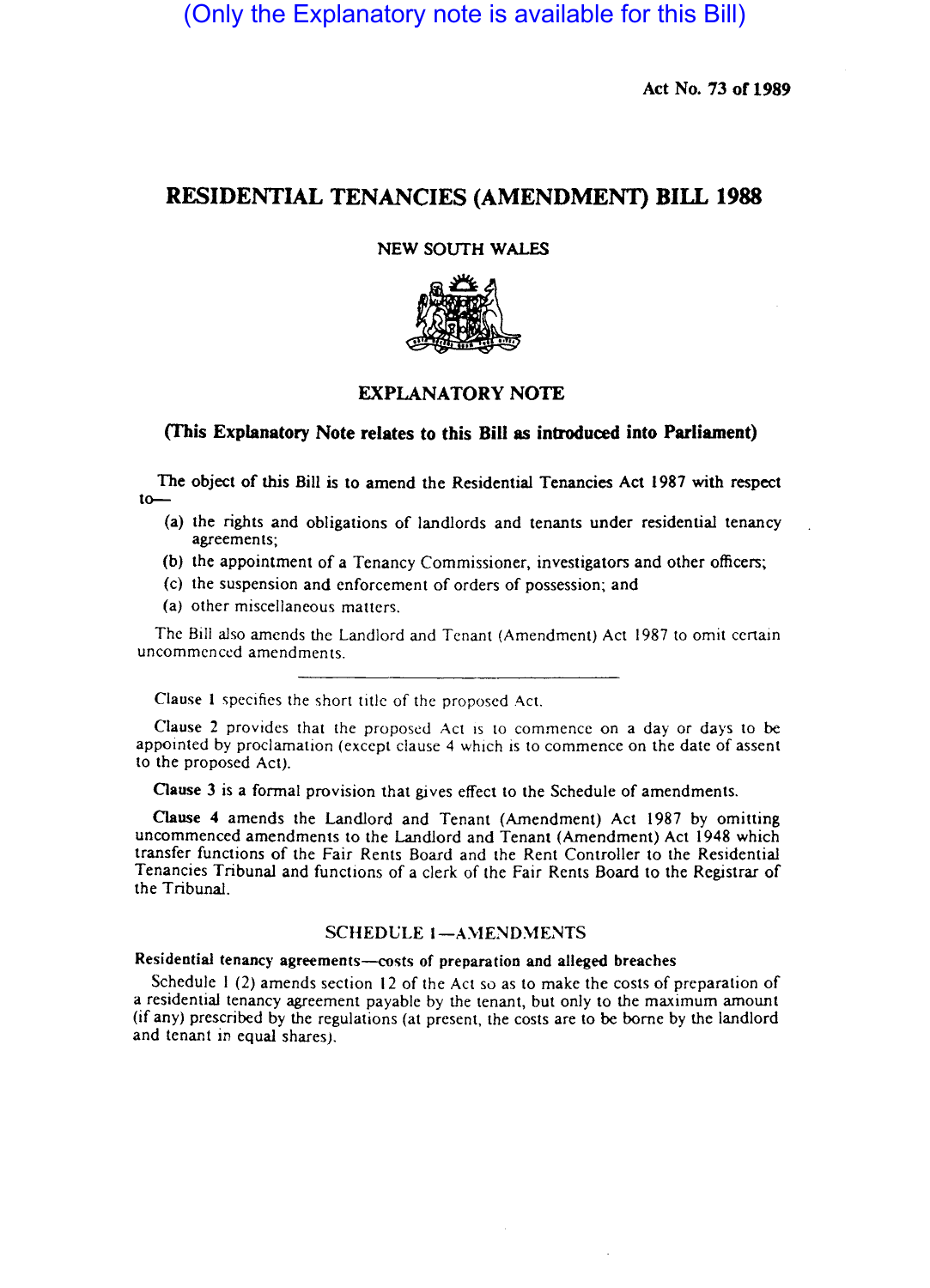Schedule I (3) amends section 16 of the Act so as to remove the right of a landlord or a tenant to apply to the Residential Tenancies Tribunal in the event of a dispute arising under the residential tenancy agreement. The section as amended will allow applications to be made only where there is an alleged breach of an agreement.

#### Rights and obligations of landlords and tenants

Schedule 1 (4) amends section 17 of the Act so that under a residential tenancy agreement a landlord is required to provide one copy only of a residential tenancy agreement to the tenants, rather than a copy to each tenant as at present.

Schedule I (5) amends section 24 of the Act which makes it a term of every residential tenancy agreement that the landlord, the landlord's agent or a person authorised in writing by the landlord may enter residential premises in the circumstances set out in the section. The effect of the amendments is to vary the term so that-

- a person authorised by the landlord may enter residential premises to carry out repairs without the necessity for the written consent of the landlord; and
- although 1 days' notice of an inspection (or 2 days' notice of an inspection for the purposes of repairs) is required, that notice is not required to be in writing as at present.

Schedule I (5) also inserts a new subsection (4A) into section 24 so as to enable the Residential Tenancies Tribunal to make an order authorising entry to residential premises for the purpose of determining whether the tenant, in breach of the term of the residential tenancy agreement set out in section 23, has used the premises for an illegal purpose, caused a nuisance or interfered with the peace, comfort or privacy of any neighbour.

Schedule I (6) amends section 27 of the Act which makes it a term of every residential agreement that the tenant must not affix or remove any fixture except with the landlord's written consent. The effect of the amendment is to vary the term so as to remove the obligation on the landlord not to unreasonably refuse consent. Schedule 1 (4) (c) makes a consequential amendment.

Schedule I (7) amends section 28 of the Act so that, as a term of every residential tenancy agreement, a landlord must reimburse a tenant for the cost of urgent repairs only up to \$500, rather than up to \$800 as at present. Schedule I (7) further varies the term set out in section 28 so that it is subject to the tenant arranging (or attempting to arrange) for a tradesperson nominated by the landlord to carry out the urgent repairs involved.

Schedule I (8) amends section 32 of the Act so as to remove the obligation on the landlord to give the tenant notice of his or her residential address if the landlord has given the tenant notice of the business address of the landlord's agent.

Schedule I (9) amends section 33 of the Act which makes it a term of every residential tenancy agreement that the tenant may assign his or her rights under a residential tenancy agreement or sublet the residential premises with the landlord's prior consent. The effect of the amendment is to vary the term so as to remove the obligation on the landlord not to unreasonably refuse consent.

#### Rents

Schedule 1 (10) amends section 38 of the Act so as to prohibit a person from requiring more than 2 weeks' rent in advance if the proposed rent is \$250 or less, or more than I month's rent in advance if the proposed rent is more than \$250 (the present amount is \$300).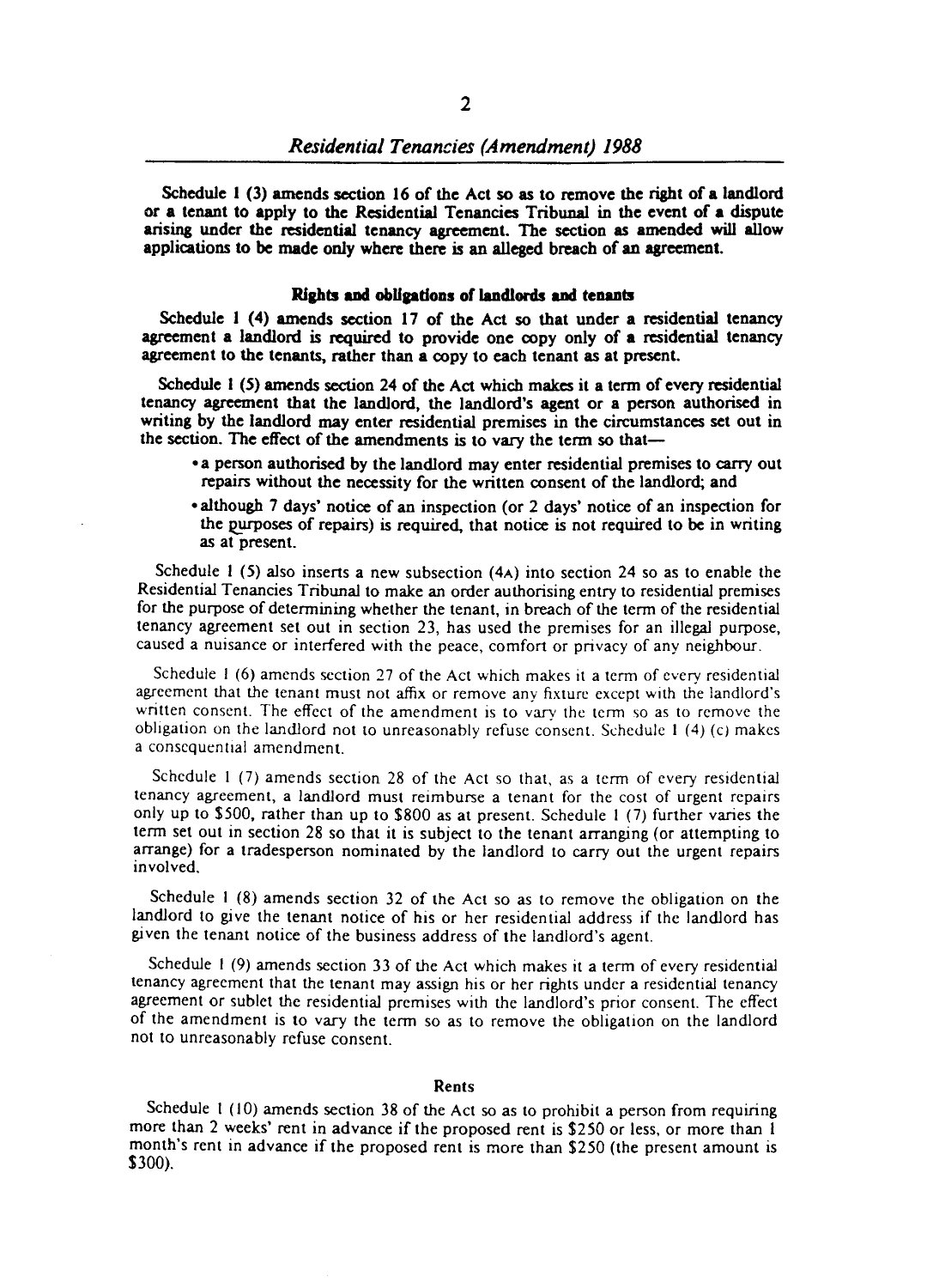Schedule I (11) amends section 48 of the Act so that the Residential Tenancies Tribunal may, when determining an application that a rent, or rent increase, is excessive, consider only work done to the premises by the tenant, and not also work intended to be done as at present.

Schedule I (12) amends section 49 of the Act so as to allow the Residential Tenancies Tribunal, in a case where it determines that a rent is excessive because of the removal or withdrawal of goods or services by the landlord, to make an order reducing the rent from the date of the removal or withdrawal. (Currently, an order may only be made effective from the date of the application.)

#### Termination of residential tenancy agreements

Schedule 1 (13) amends section 57 of the Act by substituting subsection (2) so as to enable the landlord to require premises to be vacated 7 days after notice of termination of the residential tenancy agreement is given (rather than 14 days as at present) where rent has not been paid. In any other case of termination of an agreement, the tenant may not be required to vacate the premises until 14 days after notice of termination has been given.

Schedule 1 (14) amends section 65 of the Act by inserting a new subsection  $(1)$  which allows the Residential Tenancies Tribunal to make payment of an occupation fee a condition of suspension of an order for possession.

Schedule I (15) amends section 73 of the Act so as to enable the Registrar or a Deputy Registrar (as well as the Chairperson or any other Tribunal member) to issue a warrant authorising enforcement of an order for possession.

#### Tenancy Commissioner

Currently, the Act provides for the Commissioner for Consumer Affairs to exercise functions under the Act. These functions are to be transferred to the Tenancy Commissioner as a result of the transfer of the administration of the Act from the Minister for Consumer Affairs to the Minister for Housing.

Schedule 1 (20) inserts new sections  $117A$  and  $117B$  into the Act.

- New section 117A provides for the appointment of a Tenancy Commissioner under the Public Sector Management Act 1988.
- New section 117B provides for the appointment of staff to enable the Tenancy Commissioner to carry out his or her functions under the Act.

Schedule 1 (22) inserts new sections  $119A-119E$  into the Act. The new sections are similar to provisions in the Residential Tenancies Tribunal Act 1986 (which will be repealed by the Act on its commencement) and provisions in the Fair Trading Act 1987. (The provisions of the Fair Trading Act confer powers on the Commissioner for Consumer Affairs and other officers which could have been exercised in relation to possible offences under the Act if its administration had not been transferred.)

- New section 119A provides for officers to be appointed as investigators and provided with certificates of identification by the Minister. An investigator must produce his or her certificate of identification on request to any person who is required to comply with a notice given by the investigator.
- New section 119B confers on an investigator the power to require a person, by notice in writing, to give information, produce documents or give evidence in relation to a possible offence against the Act and to enter premises to examine documents for the purpose of determining whether or not an offence against the Act has been committed.